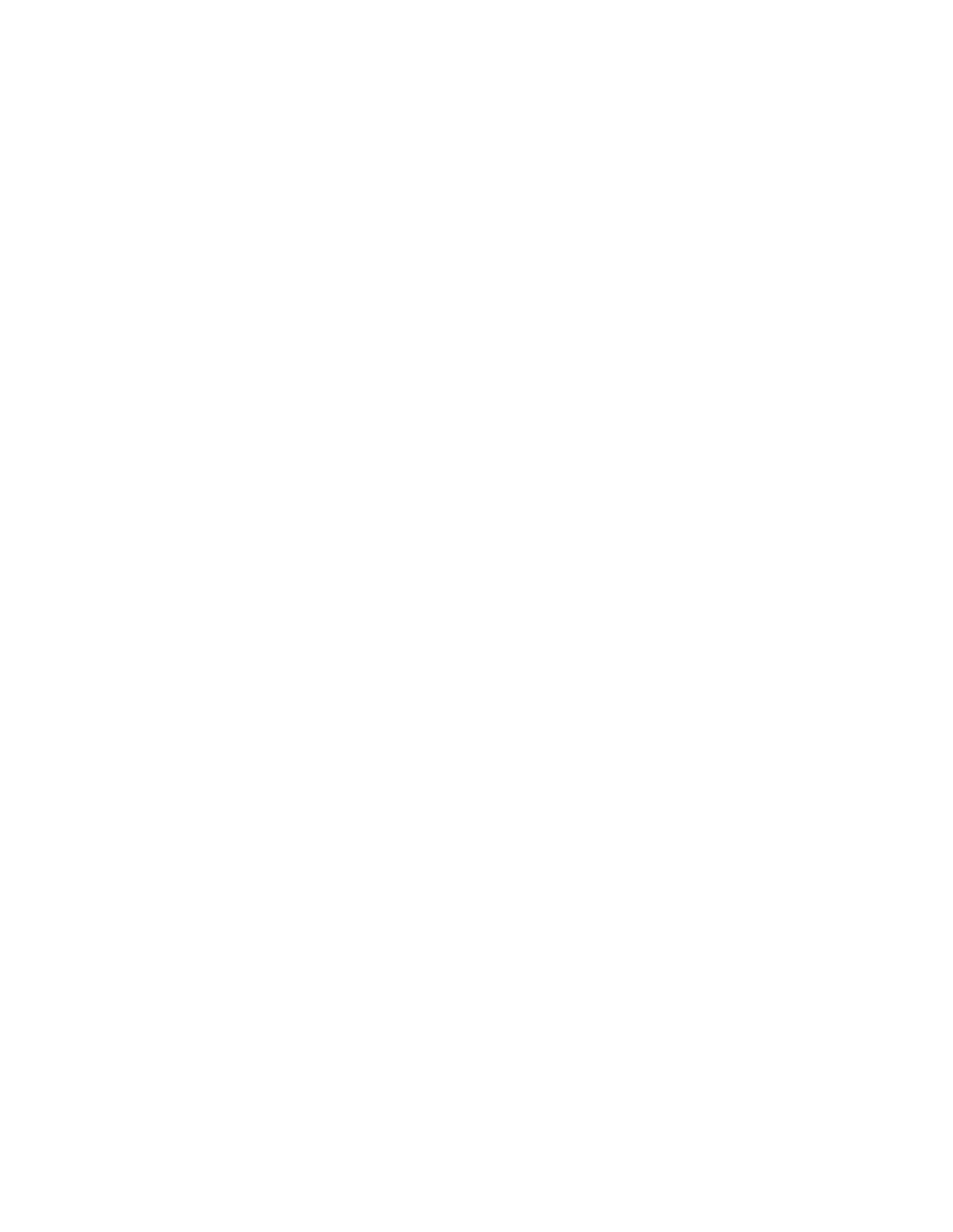## **Table of Contents**

| <b>Data Tables</b> | Page |
|--------------------|------|
|                    |      |
|                    |      |
|                    |      |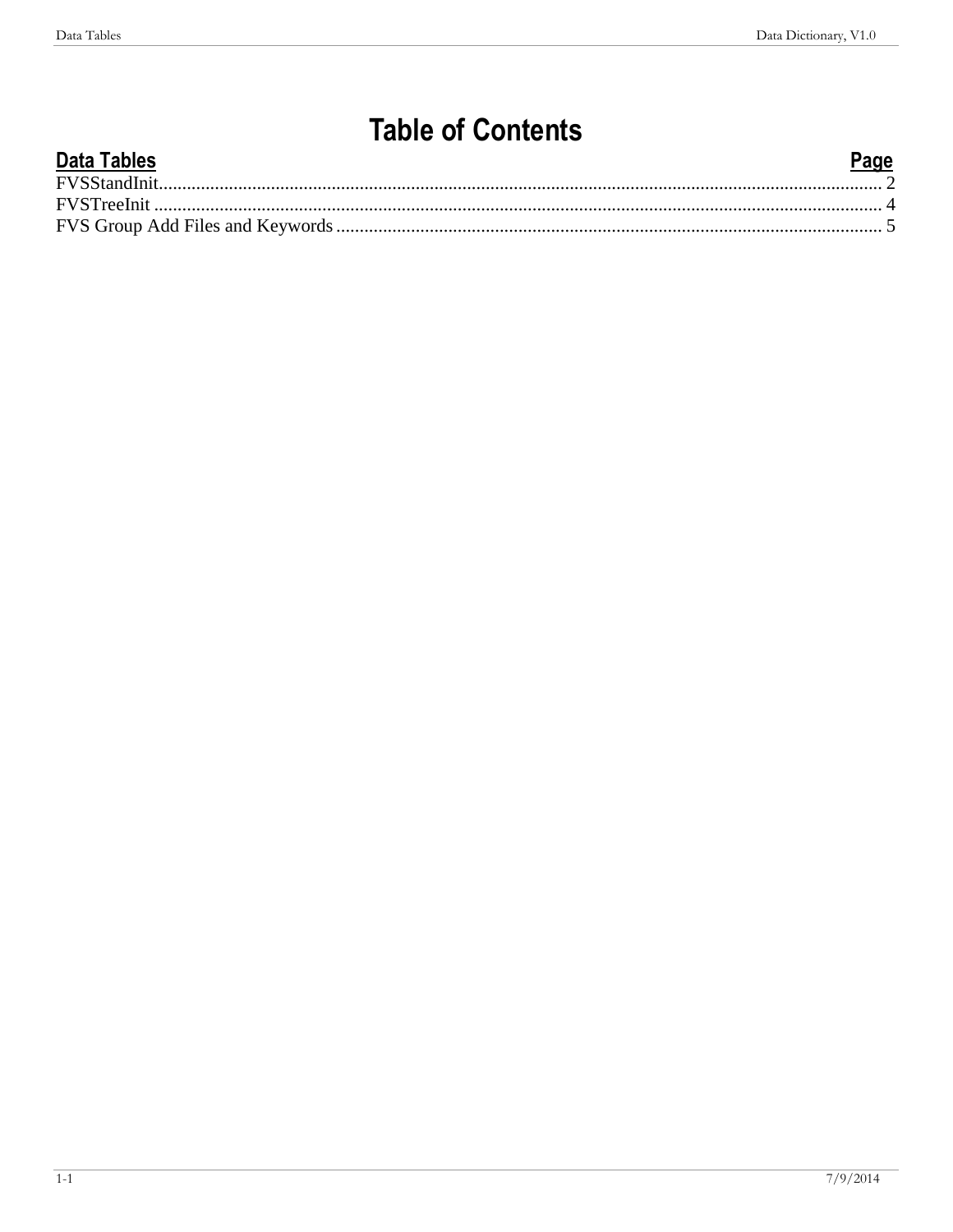### **Section I: Data Tables**

#### <span id="page-3-0"></span>**FVSStandInit**

This table contains plot-level data for input into the Forest Vegetation Simulator (FVS).

| <b>Name</b>       | <b>Description</b>                                                                           |
|-------------------|----------------------------------------------------------------------------------------------|
| Stand_CN          | Database control number. Required by Suppose 2.0 when populating stand lists.                |
| <b>Required</b>   |                                                                                              |
| Stand_ID          | Stand identification code. Required by Suppose 2.0 when populating stand lists.              |
| <b>Required</b>   |                                                                                              |
| Variant           | The two character variant identification code. Required by Suppose 2.0 when                  |
|                   | populating stand lists.                                                                      |
| Inv_Year          | The stand's inventory year corresponding to $IY(1)$ in FVS. Required by Suppose 2.0          |
|                   | when populating stand lists.                                                                 |
| Groups            | List of Grouping codes, also separated by spaces, tabs, carriage returns, or newlines. Used  |
|                   | by Suppose 2.0 when populating stand lists.                                                  |
| AddFiles          | List of Addfile names (.kcp), separated by tabs, carriage returns, or newlines, which will   |
|                   | be inserted into simulation file as one or more components. Used by Suppose 2.0 when         |
|                   | stands are added to simulations.                                                             |
| FVSKeywords       | List of FVS keywords, separated by spaces, tabs, carriage returns, or newlines, which        |
|                   | define the FVS run. Used by Suppose 2.0 when stands are added to simulations.                |
| Latitude          | Latitude in degrees of the stand's location.                                                 |
| Longitude         | Longitude in degrees of the stand's location.                                                |
| Region            | USDA-FS Region code.                                                                         |
| Forest            | <b>USDA-FS National Forest code.</b>                                                         |
| District          | <b>USDA-FS District code.</b>                                                                |
| Compartment       | USDA-FS Compartment code.                                                                    |
| Location          | Location Code representing the Region/Forest/District/Compartment codes and                  |
|                   | corresponds to KODFOR in FVS. When specified, Location takes precedence over                 |
|                   | Region, Forest, District, and Compartment.                                                   |
| Ecoregion         | Bailey's Ecoregion code.                                                                     |
| PV_Code           | PV_Code identifies the potential vegetation. It is often the Habitat type or Plant           |
|                   | association code. The two names shown are synonymous.                                        |
| PV_Ref_Code       | Potential vegetation reference code for the PV_Code.                                         |
| Age               | Stand age in years.                                                                          |
| Aspect            | Aspect in degrees.                                                                           |
| Slope             | Slope in percent.                                                                            |
| Elevation         | Stand elevation represented in 100's of feet for all variants except AK were it is elevation |
|                   | in 10's of feet.                                                                             |
| ElevFt            | Elevation in feet. When specified, ElevFt takes precedence over Elevation.                   |
| Basal_Area_Factor | Basal area factor corresponding to BAF in FVS.                                               |
| Inv_Plot_Size     | The inverse of the fixed plot size in acres.                                                 |
| <b>Brk DBH</b>    | Breakpoint DBH in inches.                                                                    |
| Num_plots         | Number of plots represented in FVS.                                                          |
| NonStk_Plots      | Number of non-stockable plots.                                                               |
| Sam_Wt            | Sampling Weight used to compute the average yield tables and other weighted averages.        |
| Stk_Pcnt          | Stockable percent.                                                                           |
| DG_Trans          | Diameter growth translation code.                                                            |
| DG_Measure        | Diameter growth measurement period.                                                          |
| HTG_Trans         | Height growth translation code.                                                              |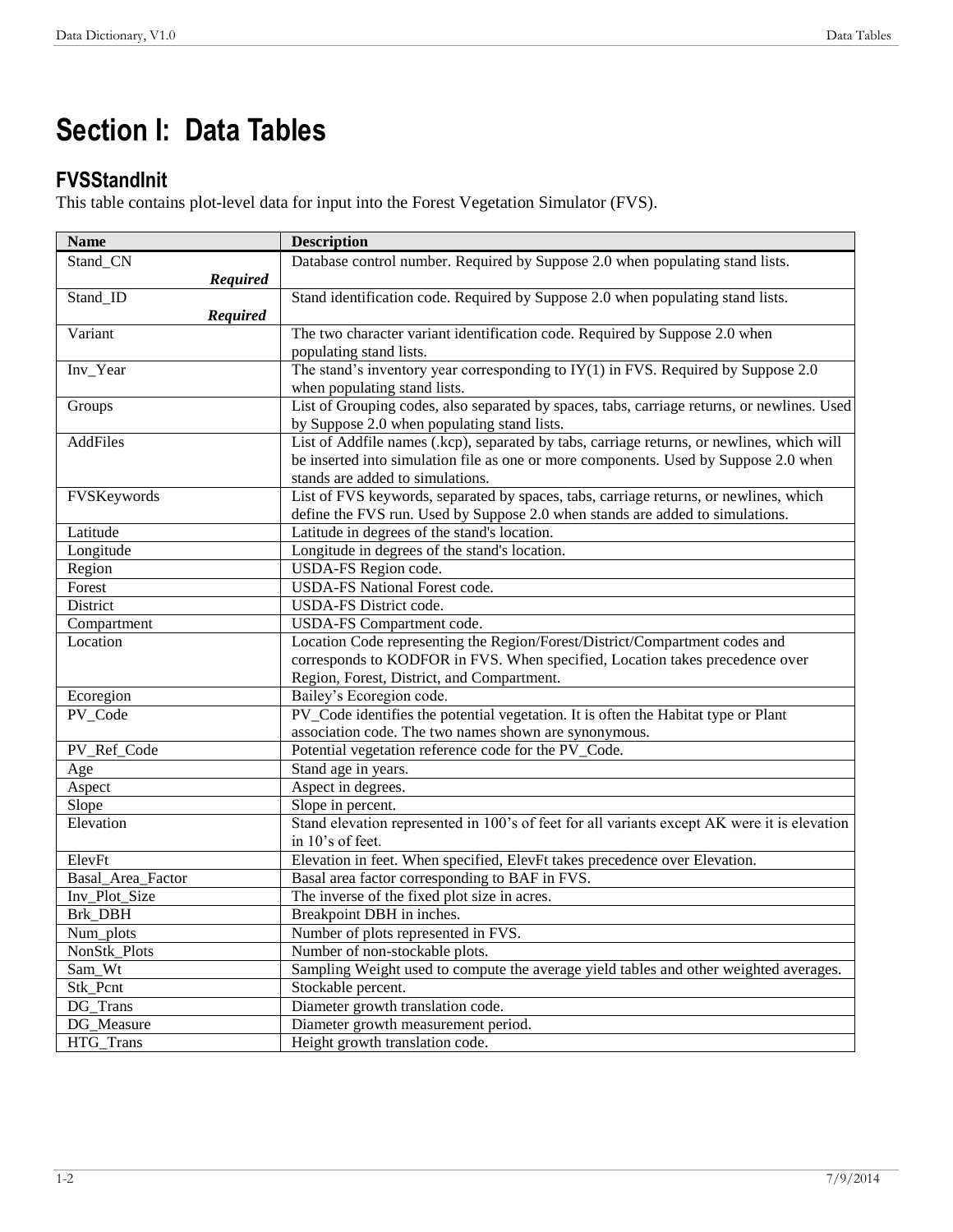| <b>Name</b>   | <b>Description</b>                                                                     |
|---------------|----------------------------------------------------------------------------------------|
| HTG_Measure   | Height growth measurement period.                                                      |
| Mort_Measure  | Mortality measurement period.                                                          |
| Max BA        | Maximum basal area.                                                                    |
| Max_SDI       | Maximum stand density index.                                                           |
| Site_Species  | Site species code.                                                                     |
| Site_Index    | Site index.                                                                            |
| Model_Type    | Model type code.                                                                       |
| Physio_Region | Physiographic region code.                                                             |
| Forest_Type   | Forest type code.                                                                      |
| State         | FIA state code.                                                                        |
| County        | FIA county code.                                                                       |
| Fuel_Model_13 | Anderson fire behavior fuel model.                                                     |
| Fuel_Model    | Scott and Burgan fire behavior fuel model.                                             |
| Fuel_ $0$ _25 | Initial tons per acre of 0 to 0.25 inch fuel.                                          |
| Fuel_ $25\_1$ | Initial tons per acre of 0.25 to 1 inch fuel.                                          |
| $Fuel_0_1$    | Initial tons per acre of 0 to 1 inch fuel, if not using previous two fields.           |
| $Fuel_1_3$    | Initial tons per acre of 1 to 3 inch fuel.                                             |
| Fuel_ $3_6$   | Initial tons per acre of 3 to 6 inch fuel.                                             |
| Fuel_ $6$ _12 | Initial tons per acre of 6 to 12 inch fuel.                                            |
| $Fuel_gt_12$  | Initial tons per acre of greater than 12 inch fuel.                                    |
| Fuel_Litter   | Initial tons per acre of litter.                                                       |
| Fuel_Duff     | Initial tons per acre of duff.                                                         |
| Photo_Ref     | Photo series reference number $(1 - 32)$ , see FFE documentation).                     |
| Photo_Code    | Photo code (appropriate character strings depend on the photo series reference number, |
|               | see FFE documentation).                                                                |

#### FVSStandInit (cont.)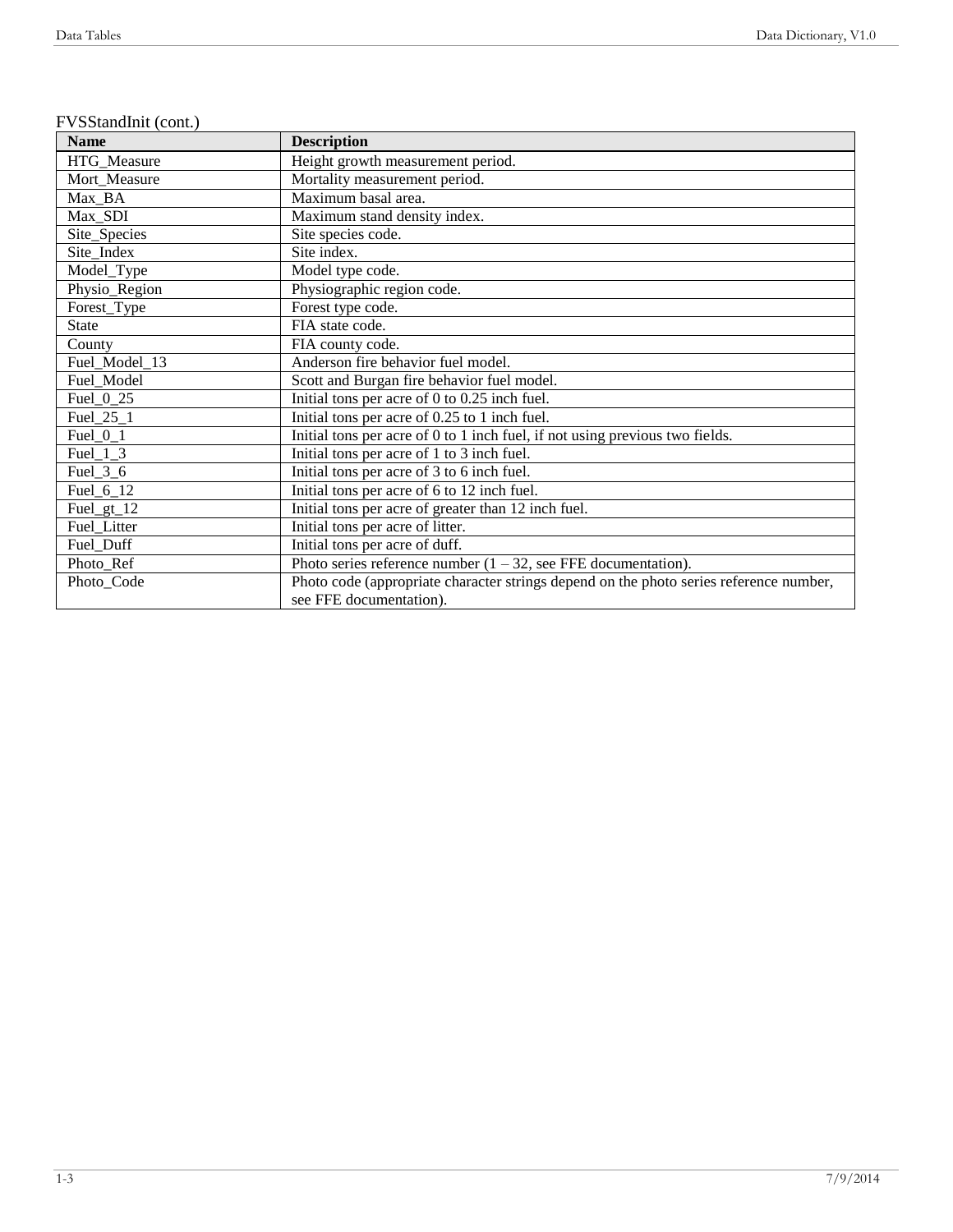#### <span id="page-5-0"></span>**FVSTreeInit**

This table contains tree-level data for input into the Forest Vegetation Simulator (FVS).

| <b>Name</b>     | <b>Description</b>                                                                         |
|-----------------|--------------------------------------------------------------------------------------------|
| Stand_CN        | Same as Stand_CN in FVS_StandInit table. Not read by FVS, but may be used for              |
| <b>Required</b> | querying purposes.                                                                         |
| Stand_ID        | Same as Stand_ID in FVS_StandInit table. Not read by FVS, but may be used for              |
|                 | querying purposes.                                                                         |
| Tree_CN         | Tree catalog number.                                                                       |
| <b>Required</b> |                                                                                            |
| Tree_ID         | Tree identification code.                                                                  |
| Plot_ID         | Plot identification code.                                                                  |
| Tree_Count      | Tree count.                                                                                |
| History         | History code: 0-5 are live trees, 6 and 7 died during mortality observation, 8 and 9 died  |
|                 | before mortality observation period.                                                       |
| Species         | Tree species code. Can be the FVS alpha code, FIA code, or USDA plant symbol.              |
| DBH             | Diameter at breast height in inches. Diameter is an alias for DBH in this version.         |
| DG              | DBH growth in inches (not tenths of inches).                                               |
| Ht              | Height in feet.                                                                            |
| <b>HtG</b>      | Height growth in feet.                                                                     |
| HtTopK          | Height to top kill is the height to the point of the tree of top kill in feet.             |
| CrRatio         | Compacted crown ratio. If the number is 0-9 then it is considered a crown ratio code,      |
|                 | according to the FVS documentation. If the number is 10-99 the value is considered a       |
|                 | percent live crown.                                                                        |
| UncrRatio       | Uncompacted crown ratio.                                                                   |
| Damage1         | Damage code. See the FVS documentation for details.                                        |
| Severity1       | Severity code corresponding to damage code 1.                                              |
| Damage2         | Second damage code.                                                                        |
| Severity2       | Second severity code.                                                                      |
| Damage3         | Third damage code.                                                                         |
| Severity3       | Third severity code.                                                                       |
| TreeValue       | Tree value class code 1 for desirable, 2 for acceptable, 8 for non-stockable and any other |
|                 | number represents a live cull.                                                             |
| Prescription    | Prescription code.                                                                         |
| Age             | Age of the tree record.                                                                    |
| Slope           | Slope (percentage) on the plot where the tree was located.                                 |
| Aspect          | Aspect in degrees on the plot where the tree was located.                                  |
| PV_Code         | The potential vegetation code on the plot where the tree was located (see notes in table   |
|                 | 3.0.1 for the stand).                                                                      |
| PV_Ref_Code     | Potential vegetation reference code for the PV_Code.                                       |
| TopoCode        | Topography code, where 1=bottom, 2=lower, 3=mid slope, 4=upper slope, and 5=ridge          |
|                 | top, on the plot where the tree was located.                                               |
| SitePrep        | Site preparation code, where 1=none, 2=mechanical, 3=burn, and 4=road cuts/road            |
|                 | fills/stockable road beds, on the plot where the tree was located.                         |